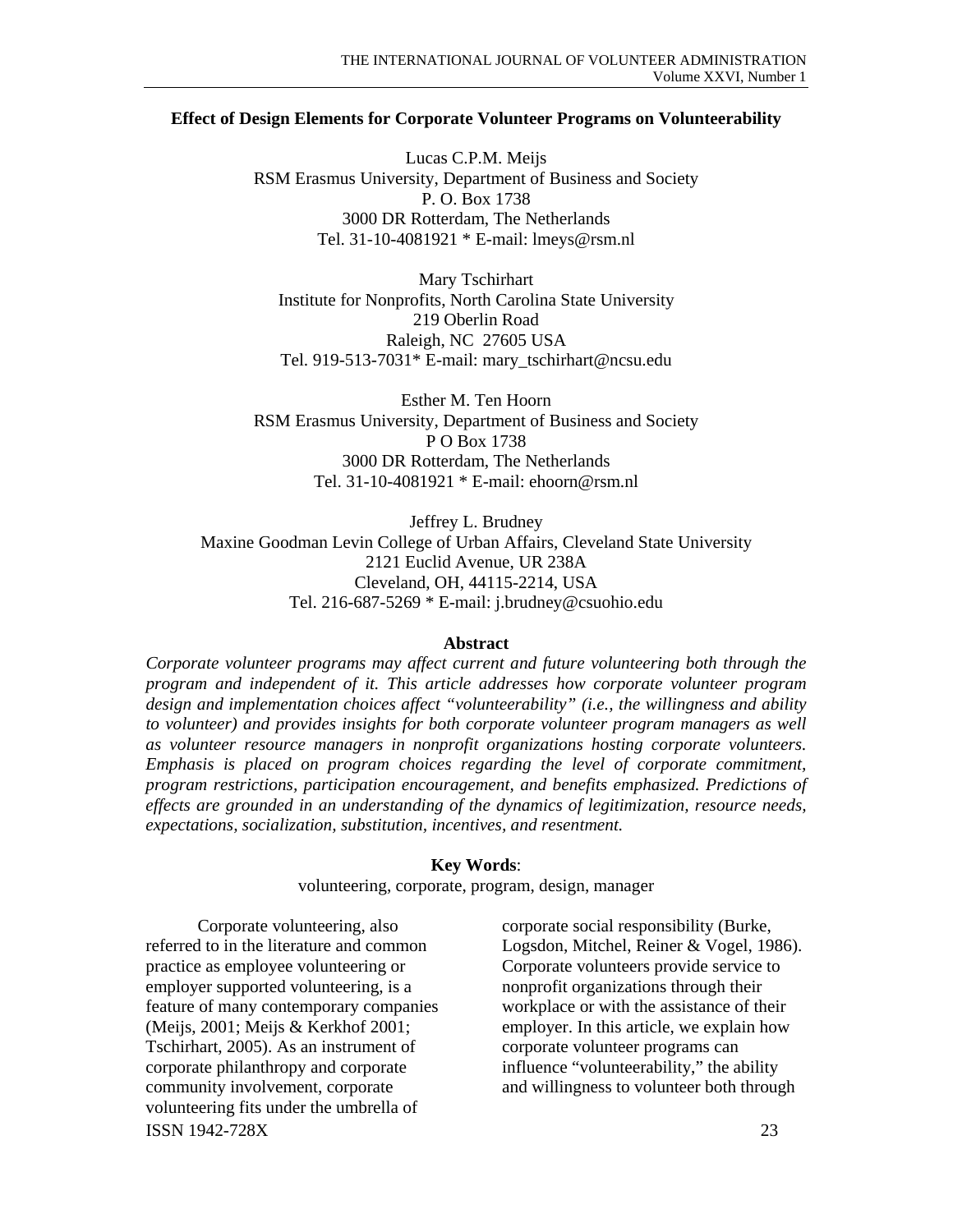the workplace and independently (Meijs, Ten Hoorn & Brudney, 2006).

Corporate volunteer programs have both short- and long-term effects on volunteerability, managers of corporate volunteer programs, and volunteer resource managers in nonprofit organizations hosting corporate volunteers may influence these effects. This premise is grounded in the Dutch and American literature on both organizational behavior and corporate volunteerism, encompassing: 1) a thorough review of 15 exemplar corporate volunteer programs (Meijs & Van der Voort, 2004); 2) interviews with eight experts in the field of corporate volunteering; and 3) discussions with Dutch corporate executives at a conference on volunteerism.

# **The Concept of Corporate Volunteering**

Corporate volunteering is any volunteering that is supported or recognized by an employer. In reality, the distinction between personal and corporate volunteering can become blurred, especially in highly informal, nonpressured, and unrestricted corporate volunteer programs. It may be unclear to an individual employee whether her/his volunteering is personal or work-related, especially if s/he would have volunteered even if the company offered no support or recognition of the activity. This approach is consistent with Meijs and Van der Voort (2004) who suggested, "In corporate volunteering, a company encourages its employees to offer time and expertise as volunteers to nonprofit organizations. These volunteer activities can be undertaken within or outside the employee's official workload and time" (p. 21). Tuffrey (1998) complemented this conceptualization by describing corporate volunteering as employee community involvement with employer supports that vary by program.

ISSN 1942-728X 24 Most observers of corporate volunteering assume that it offers benefits for employees, the employer, and the

community (Tschirhart, 2005), and that companies vary in prioritization of beneficiaries (Tschirhart & St. Clair, 2008). Possible outcomes from corporate volunteering include (but are not limited to): employee good feelings and skill development; community improvement; greater financial donations to nonprofits; positive company image; employees' improved understanding of community needs; and increased market share (Austin, 1997; Benjamin, 2001; Gilder, Schuyt, & Breedijk, 2005; Lee, 2001; Pancer, Baetz, & Rog, 2002; Thomas & Christoffer, 1999; Tschirhart, 2005). Different corporate volunteer program strategies may result in different types of outcomes. For example, Peterson (2004) found that the most effective ways for corporate volunteer program managers to gain employee participation in volunteer programs may not be the same as those most effective in maximizing volunteer hours. Peterson's findings suggested a need for attention to the linkage of corporate program elements to effects. The focus in this article, however, is on how corporate volunteer program choices may influence individuals' willingness and abilities to volunteer, now and in the future.

Corporate volunteer programs resemble volunteer centers in that both recruit, select, place, and support volunteers for nonprofit host organizations. In many situations, corporate volunteer programs work in a larger geographical area than does a volunteer center, but this broadened scope is compensated by the fact that potential volunteers (i.e., employees) can be reached through corporate communication channels. Nonprofit organizations seeking sources of volunteers may look to both corporations and volunteer centers as a source of volunteers. Volunteers need to be matched to assignments, and this matching function may be influenced by the host organization as well as the source of the volunteers. This article primarily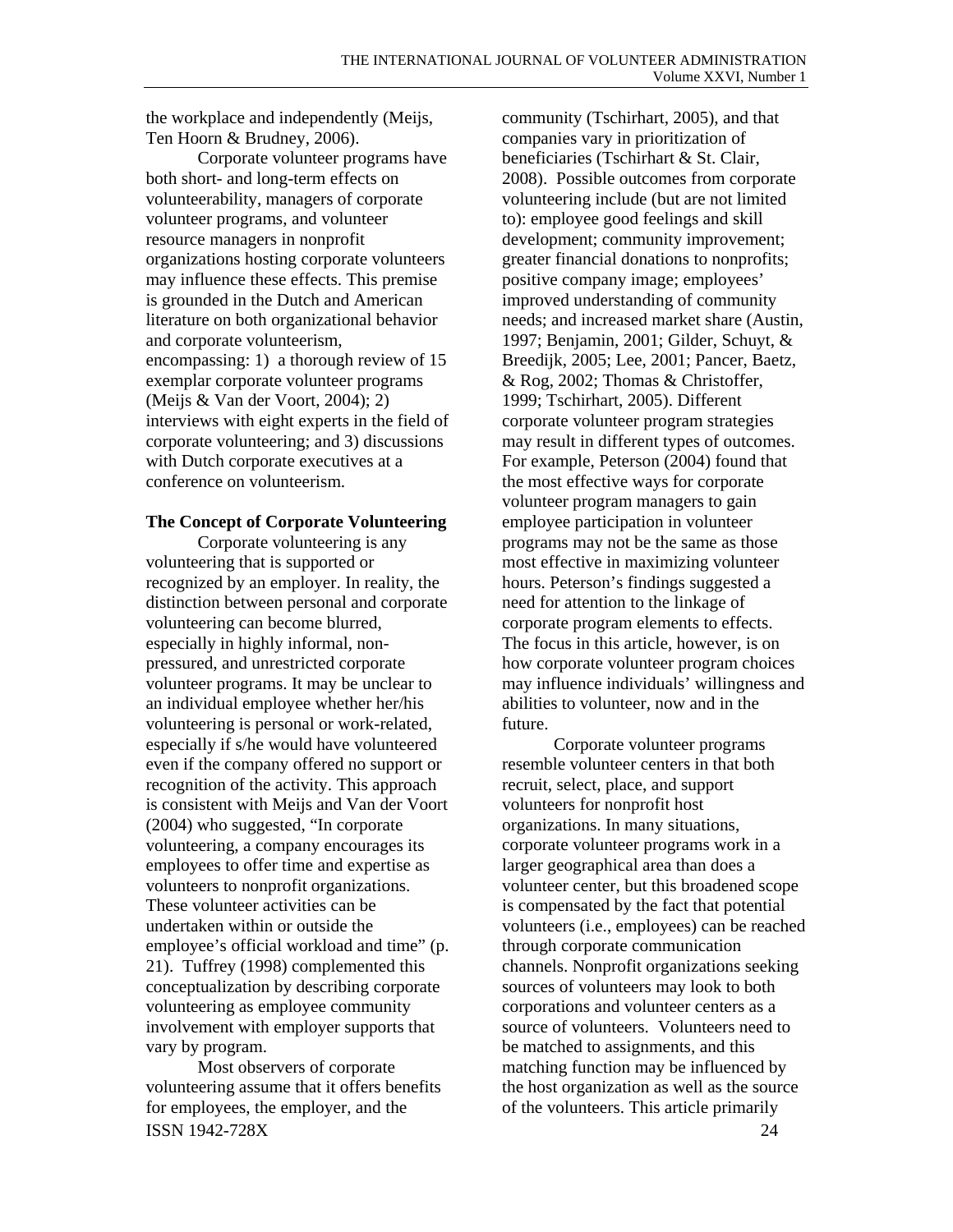emphasizes the roles of the manager of a corporate volunteer program, and secondarily those of a volunteer resource manager inside a host nonprofit organization utilizing corporate volunteers. **Corporate Volunteering Program Choices** 

 There are four important choices to be made when designing and implementing a corporate volunteer program: 1) company commitment, 2) program restrictions, 3) encouragement of participation, and 4) benefits emphasized.

### *Company Commitments*

 Company commitment may be manifested in a variety of ways. One important dimension of commitment is the degree to which the company provides employees with time during the work day for volunteering. For example, lower to higher commitment may be shown by moving from simply recognizing and praising employees who volunteer during their personal time, to giving company donations to nonprofit organizations that engage company employees as volunteers. To demonstrate greater commitment, a company may let employees use working hours for volunteer activities. Companies may show a high level of commitment by hiring paid corporate volunteer managers with a budget and space allocated for the promotion and facilitation of employee volunteering. Less formal and resourceintensive support structures for volunteering within a company (e.g., simply having a bulletin board where employees may post a notice about a volunteer opportunity) show a relatively lower level of commitment.

ISSN 1942-728X 25 A nonprofit host organization for corporate volunteers is not necessarily a passive partner to the corporate volunteer program. The nonprofit may require a certain level of commitment before agreeing to work with a corporate volunteer program. For example, the nonprofit volunteer resource manager and the corporate volunteer program manager

might negotiate the minimum number of volunteer hours to be performed by corporate volunteers, or to what extent the volunteers' tasks will be facilitated by the company (for example, by having transportation, supplies, or training provided by the company). In addition, a nonprofit volunteer resource manager may show greater or lesser commitment to the company, with commitment demonstrated by how the host nonprofit manages corporate volunteers. As an example, a nonprofit volunteer resource manager may make a special point to recognize a company's involvement with the nonprofit as a source of volunteers, and not just acknowledge individual volunteer efforts. The nonprofit volunteer resource manager might also provide recruitment and training resources for the corporate volunteer program as a demonstration of the nonprofit's commitment to supporting the corporate volunteer program.

There is an additional complexity to the issue of level of commitment to the corporate volunteer program when one considers the potential role that managers of volunteer centers might play in increasing a company's commitment to its corporate volunteer program. Volunteer center managers may negotiate with a company to increase the company's support to employees who volunteer. For example, a volunteer center manager could advocate for compensation of volunteer hours by the volunteer's employer, or for a formal company acknowledgement of a volunteer employee's service. They could also ask a company to direct interested employees to the volunteer center, promote the idea of volunteering, and/or praise employees who are using the volunteer center to find volunteer placements.

### *Program Restriction*s

 Companies may limit what they recognize or support in a corporate volunteer program. To illustrate the range of possibilities, they may set no restrictions on employee volunteer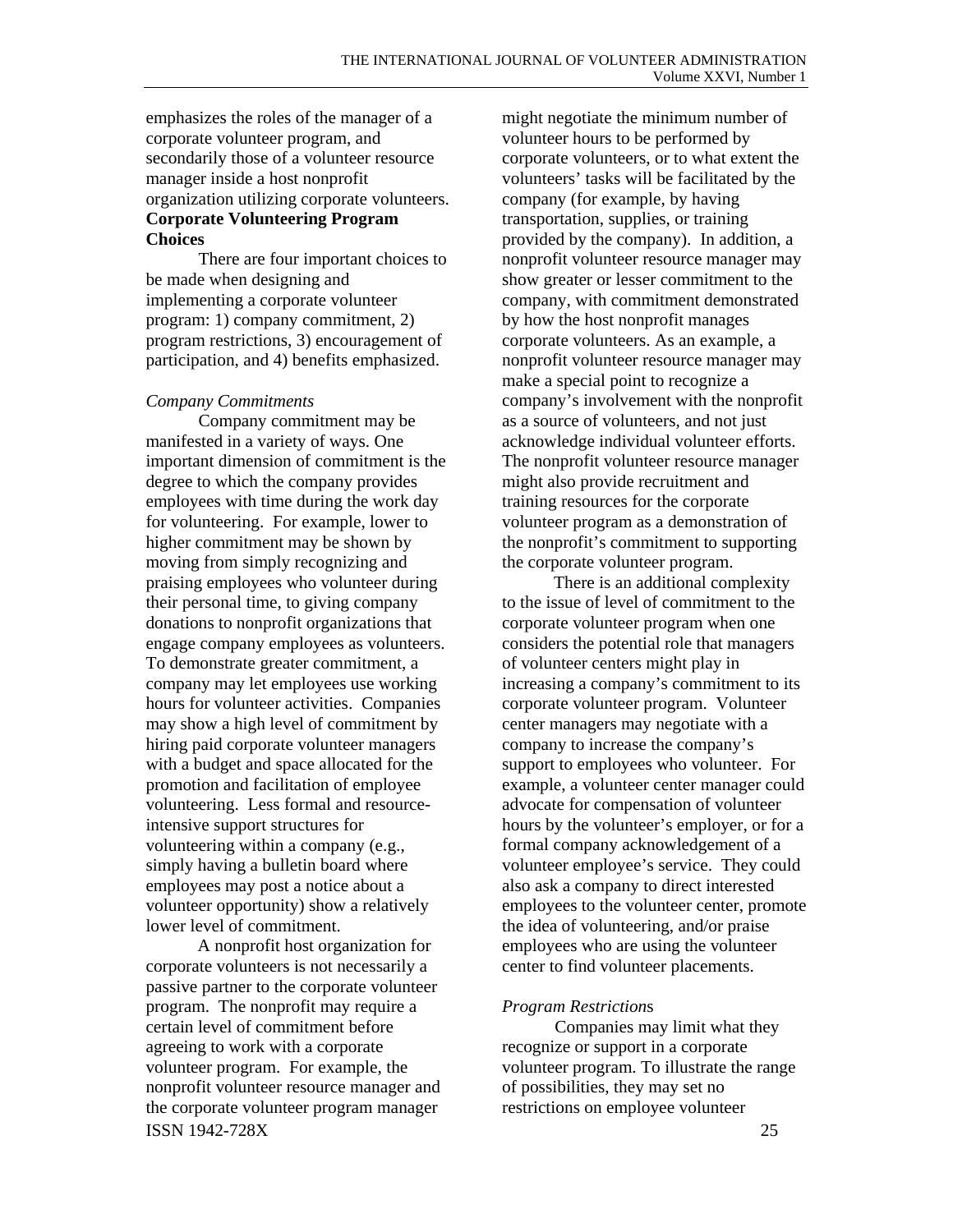activities, or set moderate restrictions on activities, for example, by setting a theme such as youth or health-related activities or by restricting the types of nonprofit organizations that will be acknowledged as corporate volunteer hosts (e.g., many companies do not acknowledge employees' volunteer time for religious activities). For the most highly restrictive programs, the company may allow only a limited number of volunteer activities, and the volunteering may be performed only with the coordination of the corporate volunteer program manager.

A nonprofit host organization may be selective in whom it chooses to work with as a source of volunteers. A nonprofit volunteer resource manager may refuse to work with certain types of corporations. As an example, a volunteer resource manager may not wish for her/his nonprofit organization to be associated with a company whose business mission or product conflicts with the nonprofit's policies, values, or mission (e.g., a nonprofit whose mission is focused on health may have a policy not to be involved with a company that sells tobacco products).

### *Encouragement of Participation*

ISSN 1942-728X 26 A company may be more or less aggressive and explicit in encouraging employees to volunteer. A corporate volunteer program may limit pressure to volunteer by simply announcing volunteer opportunities to employees without encouraging them to participate. A corporate volunteer program manager might use social and collegial pressure through invitations to volunteer from peer employees or supervisors, employee sharing of reasons for volunteering, and the use of colleagues formally appointed by the company to encourage and coordinate participation. There may also be a hierarchical expectancy established with participation goals set by those higher in authority. As an example, being a board member for a nonprofit organization may

be expected of partners in a consulting firm. There may also be formal obligations, such as when an employee is told that it is part of the job requirements to volunteer and is given a specific assignment. Implicit encouragement to volunteer may be perceived by an employee even if the employee is not directly asked to be involved in the volunteer program.

A nonprofit host organization may find that having a board member who is employed by a specific company may come with an expectation that other employees from that board member's company will volunteer with the nonprofit and be encouraged by the nonprofit to do so. The corporation may wish to have multiple opportunities for employees to be involved with a nonprofit. By agreeing to host corporate volunteers for one activity, the nonprofit may feel pressured to offer more activities consistent with the corporate volunteer program.

# *Benefits Emphasized*

Corporate volunteer programs vary in their likely outcomes, and a company can decide how to prioritize the three main potential beneficiaries of the program: employees, company, and community. The choice of volunteer projects may vary depending on whether the goal is to maximize employee skill development, company visibility in the community, or value to a nonprofit organization. A project involving the use of high level skills by having a few employees design an information system for a nonprofit may be good for employee development, but have less public relations value for a company than a project which involves a much greater number of employees working together to give gifts to disadvantaged children. Any volunteer resource manager needs to balance the volunteers' needs and desired benefits, as well as those of the nonprofit and its clients. In addition, a volunteer resource manager in a nonprofit host organization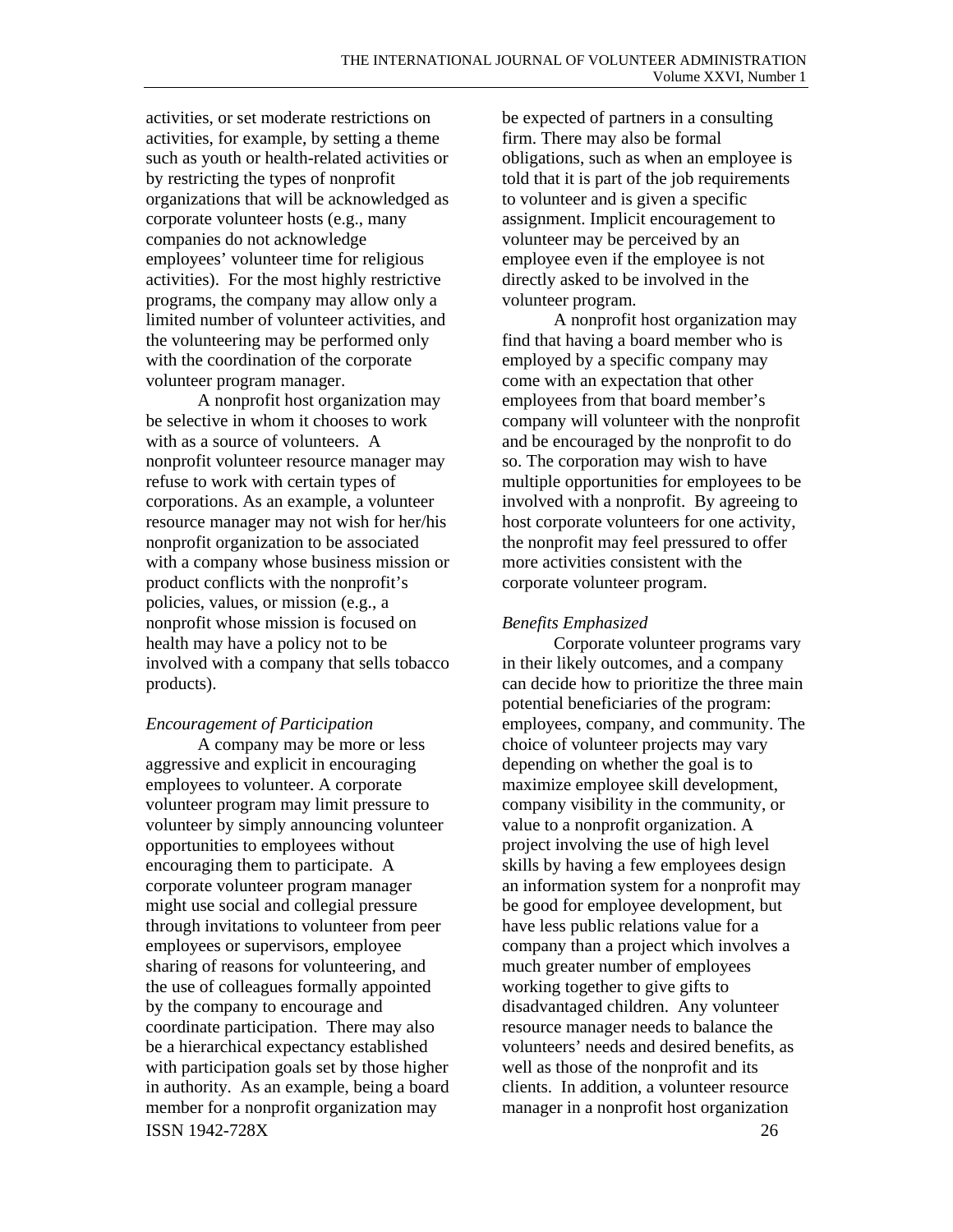should consider the benefits desired by organizational sources of volunteers, whether the source is a corporate volunteer program or some other type of volunteer clearinghouse.

# **Effects of Commitment, Restrictions and Encouragement on Volunteerability**

Table 1 summarizes potential effects of choices related to commitment, restrictions, and encouragement on both short- and long-term volunteerability. Short-term refers to volunteerability during the current corporate volunteer activity; long-term refers to volunteerability after the conclusion of the current corporate volunteer activity. The potential effects identified are based upon an understanding of the dynamics of legitimization, resource

needs, expectations, socialization, substitution, incentives, and resentment effects. By understanding these dynamics, a manager can make informed choices about how to design and implement a corporate volunteer program, and nonprofit hosts for these volunteers can consider the implications of being involved with these programs.

Drawing from resource dependency theory (Pfeffer & Salancik, 1978), when a corporate volunteer program is seen as more legitimate, it will attract more participants. A corporate volunteer program manager may encourage perceptions of legitimacy by demonstrating that the company is committed to the volunteer program.

Table 1

| <b>Program Choice</b>        |              | <b>Low Level</b>                    | <b>High Level</b>              |
|------------------------------|--------------|-------------------------------------|--------------------------------|
|                              | Short        | weak legitimization effect on       | strong legitimization effect   |
| Commitment                   | Term         | corporate volunteerability          | on corporate volunteerability  |
| to Corporate                 |              |                                     |                                |
| Volunteer                    |              | weak resource effect on corporate   | strong resource effect on      |
| Program                      |              | volunteerability                    | corporate volunteerabilty      |
|                              | Long         | weak expectation effect on          | strong expectation effect on   |
|                              | Term         | corporate volunteerability          | corporate volunteerability     |
|                              |              |                                     |                                |
|                              |              |                                     |                                |
|                              | <b>Short</b> | strong substitution effect with     | weak substitution effect with  |
| Restriction of               | Term         | corporate volunteering more         | corporate volunteering         |
| Diversity of                 |              | likely to displace independent      | unlikely to displace           |
| Corporate                    |              | volunteering                        | independent volunteering       |
| Volunteer                    | Long         | weak socialization effect on        | strong socialization effect on |
| Program<br><b>Activities</b> | Term         | opinions on community needs         | opinions on community          |
|                              |              |                                     | needs                          |
|                              |              |                                     |                                |
|                              | <b>Short</b> | weak incentive, resource and        | strong incentive effect for    |
| Encourage-                   | Term         | substitution effects with corporate | corporate volunteering         |
| ment of                      |              | volunteering unlikely to displace   |                                |
| Participation                |              | other volunteering                  |                                |
| in Corporate                 |              |                                     |                                |
| Volunteer                    | Long         | weak resentment effect for          | possible strong resentment     |
| Program                      | Term         | corporate volunteering              | effect reducing                |
|                              |              |                                     | volunteerability               |

*Program Elements and Effects on Volunteerability*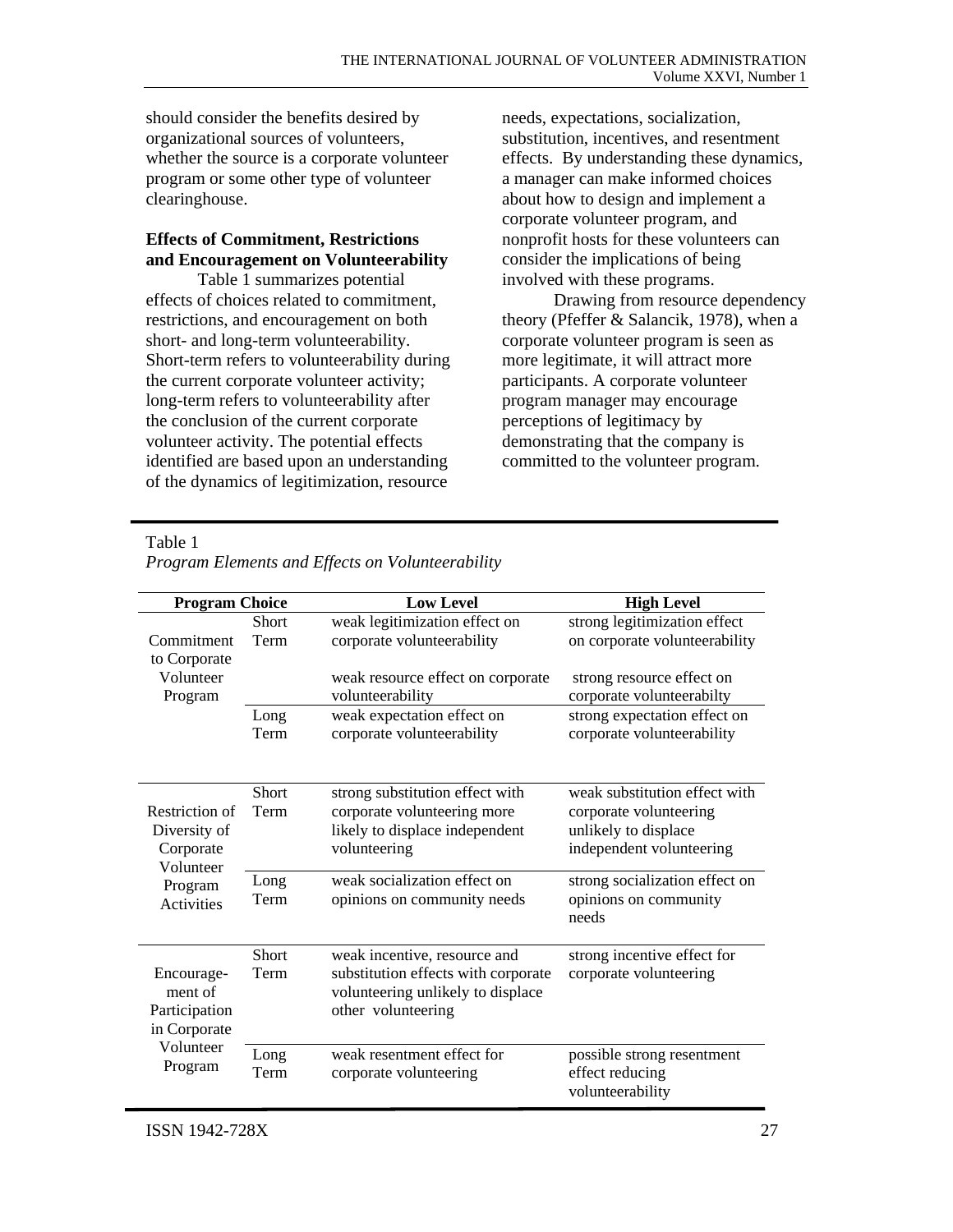Possible mechanisms for improving perceptions of legitimacy include explicit company commitments (such as endorsements by company leaders) and financial and staff investments in the program. While perceptions of legitimacy affect willingness to volunteer, available resources also affect ability to volunteer. Company commitments not only demonstrate company values and norms, but also provide tangible resources that can make it easier for an employee to volunteer. Corporate volunteer program managers may be able to give employees time off from work, and provide coordination support, training, and tools to facilitate volunteer tasks. By deploying more company resources to support volunteer efforts, corporate volunteer program managers are likely to increase volunteerability.

How a corporate volunteer program is designed and managed may affect expectations of employees. Employees working for a company with high commitments to a corporate volunteer program may come to expect this level of support for volunteering from their current and future employers. They may bring a psychological contract (Rousseau, 1995) to their employment situations that includes a set of implicit obligations for corporate volunteering. Corporate volunteer program managers and nonprofit host volunteer resource managers can reinforce or weaken these expectations. They may promote the company as unique in its level of commitment to volunteer service, or present the company as acting according to norms of corporate social responsibility (CSR). By emphasizing rationales for company commitments, they may shape employee beliefs and, ultimately, expectations for future company commitments.

ISSN 1942-728X 28 A substitution effect may be experienced when current volunteering by employees outside the realm of the corporate volunteer program is replaced by volunteering within the program. By

restricting the types of activities that are acknowledged and supported, a corporate volunteer program manager can influence how much substitution is likely to occur. The more restrictive the program, the less likely an employee's personal volunteering will transfer to corporate volunteering. For employees who are highly devoted to a certain cause, if the cause does not fit under the corporate program umbrella, personal volunteering may be chosen over corporate volunteering. For employees without strong volunteering preferences, a highly restrictive program is more likely to shape their volunteer activities. Nonprofit hosts of corporate volunteers should be aware of possible substitution effects. If the host manages to get on a short list of accepted organizations for a corporate volunteer program, the substitution effect may work to the host's advantage but may harm other nonprofits not on the short list that lose volunteers who switch to the company-endorsed volunteer activities.

When explained by a corporate volunteer program manager as worthy, corporate volunteer choices can draw the attention and interest of employees. Socialization to volunteering occurs when employees accept that there are needs to be served in the community, and that they and their co-worker peers should be involved. Employees become socialized to the idea that it is appropriate for them to give their time, talents, and energies to address certain social needs. By sharing stories about benefits and impacts of employee volunteering upon community needs, corporate volunteer program managers help to socialize individuals to perceive volunteering as appropriate and worthwhile. Nonprofit organizational hosts may also play a part in socializing individuals to the idea of volunteering through their workplaces. By praising companies for their efforts to encourage employee volunteering, nonprofits help to support the idea that corporate volunteer programs are legitimate and worthwhile.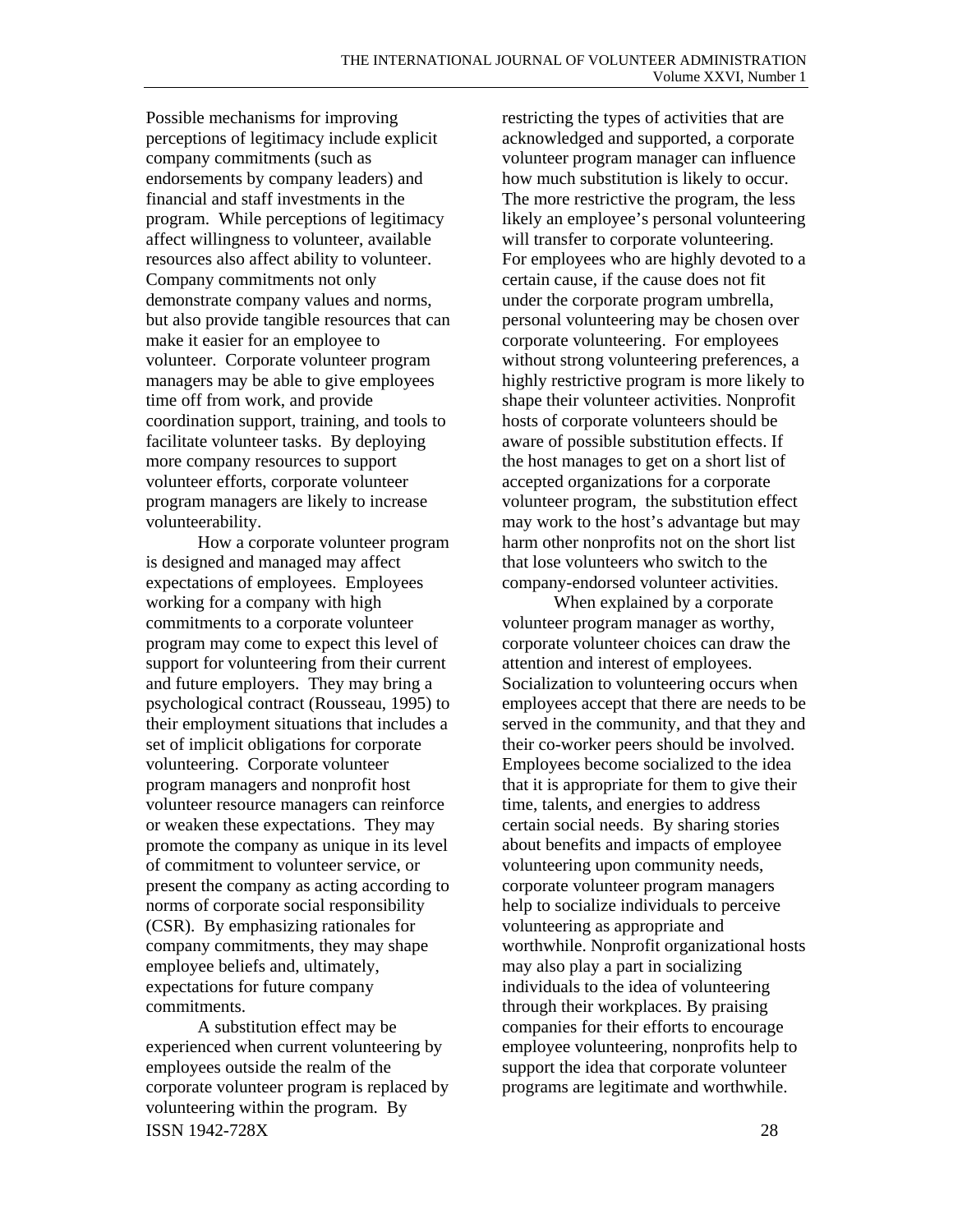Incentive effects can be used by corporate volunteer program managers to influence volunteerability, especially when participation in the program is linked to perceived career advancement. On the one hand, if employees are not highly encouraged to participate, and/or are given few incentives to do so, they may feel their time is better spent on other activities. On the other hand, if incentives for participation are high, cost-benefit calculations may lead an individual to decide to participate in the corporate volunteer program. However, corporate volunteer program managers should not assume that the more incentives and encouragement of participation, the better the program. Resentment effects may occur if employees feel that their employer is attempting to take over their private time (Tschirhart & St. Clair, 2008). In addition, some employees may feel their volunteer service is degraded if they are rewarded for performing it. Altruistic motivations may suffer if extrinsic benefits of participation are too high. Managers of any type of volunteer program are likely to be aware of the need to give incentives to volunteers. Understanding the need to prevent negative effects of incentives is probably less well-developed, but is also important.

# **Effect of Benefits on Volunteerability**

Table 2 summarizes potential effects of benefits to employees, company, and community on corporate and personal volunteering. In general, the greater the benefits, the greater the willingness and ability to engage in corporate volunteering. However, there are important nuances that must be considered. Individuals and nonprofits are likely to prioritize corporate and personal volunteering according to which offers the greater benefits to them. Companies have the challenge of showing that they benefit from a corporate volunteer program without seeming to be too self-serving. Corporate volunteer program managers who demonstrate

benefits to employees, company, and community are most likely to support their program's sustainability. Placing the highest emphasis on how a program helps the company is likely to backfire with employees who feel discomfort with the idea that an employer is asking an employee to donate time for the company's benefit (Tschirhart & St.Clair, 2008). Offering too many extrinsic rewards to employees may frustrate employees who believe that volunteering should be altruistic and not instrumental, and who do not wish personal recognition through the company for their volunteer efforts (Tschirhart & St. Clair, in press). Nonprofit organization hosts of corporate volunteers can benefit from being aware of the possible negative effects on current volunteers not involved through corporate programs if they give too much praise and other rewards to corporate volunteers. In addition, they should be sensitive to comparisons that volunteers not engaged under a corporate umbrella may make if they feel they are not treated as well as volunteers serving the nonprofit through corporate volunteer programs.

# **Conclusions**

Corporate volunteer programs can lead to both individuals volunteering for the first time, and for current volunteers, volunteering more hours. Given individuals' limited time and competing demands upon their time, by increasing investments in corporate volunteer programs we may end up trading one form of volunteerism for another. Such claims have surfaced before. As an example, some critics charged that the 1997 Presidents' Summit for America's Future (a national event organized in the U.S. to increase volunteering to help youth) changed existing volunteers' priorities (or organizational accounting for volunteer contributions) rather than stimulated more volunteers or volunteer hours (Brudney, 1999).

ISSN 1942-728X 29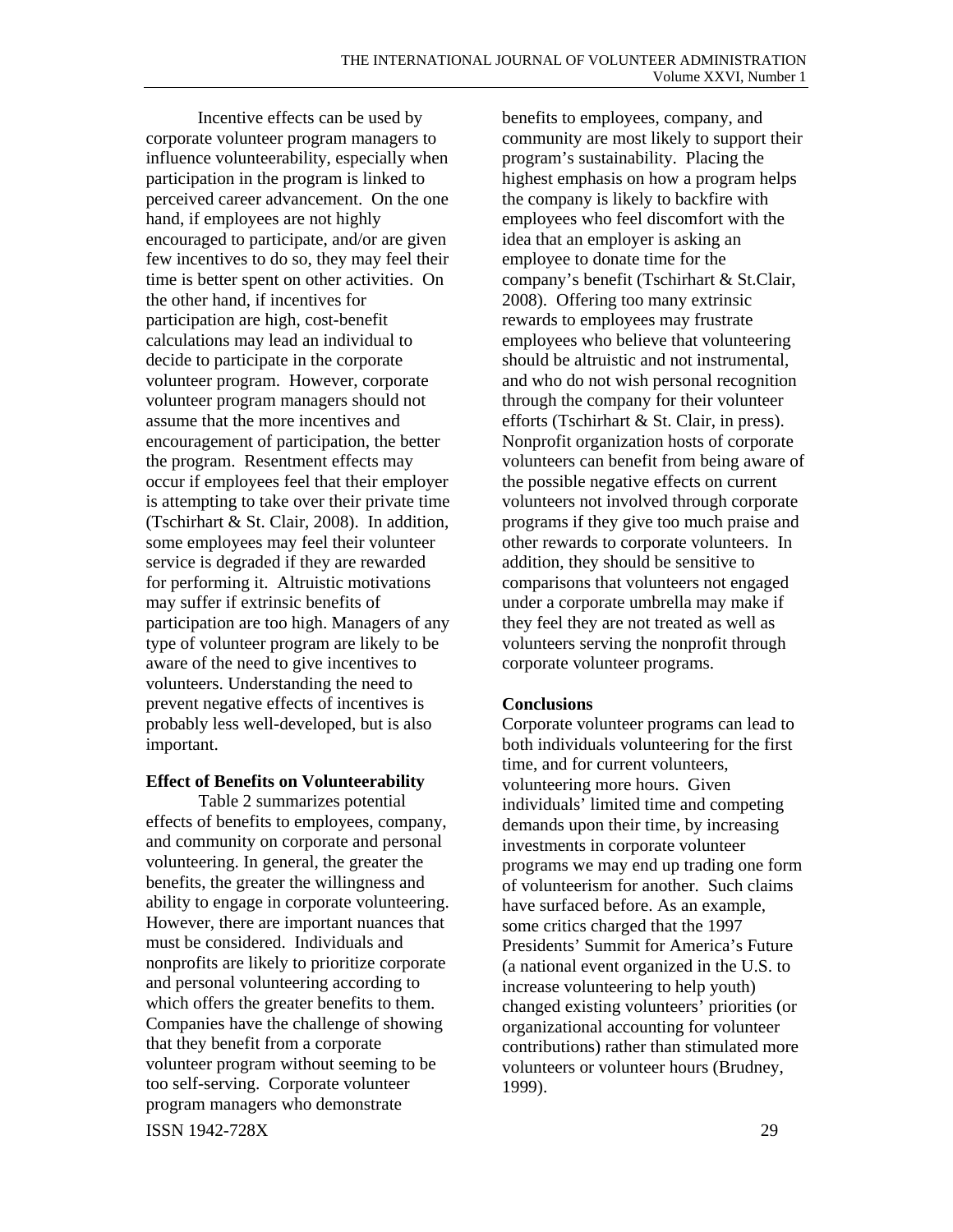| <b>Benefit</b> | Low                                                                                           | <b>High</b>                                                                                                                                                                                                                                                                                                                 |
|----------------|-----------------------------------------------------------------------------------------------|-----------------------------------------------------------------------------------------------------------------------------------------------------------------------------------------------------------------------------------------------------------------------------------------------------------------------------|
| Employee       | Negative effect on willingness<br>if employee benefits less from<br>corporate than            | Positive effect on willingness if employee benefits<br>more from corporate than personal volunteering                                                                                                                                                                                                                       |
|                | independent<br>volunteering                                                                   | Positive effect on volunteerability if skill and<br>knowledge development                                                                                                                                                                                                                                                   |
| Company        | Negative effect on willingness<br>if employee believes company<br>gains little from program   | Positive effect on willingness if employee<br>believes company gains much from program.<br>However, there is a potential negative effect by<br>too instrumental use of corporate volunteering                                                                                                                               |
| Community      | Negative effect on willingness<br>if feeling of ineffective use or<br>value of volunteer time | Positive effect on willingness if feeling that<br>making a positive impact on community<br>If nonprofits see greater benefit from use of<br>corporate volunteers than independent volunteers,<br>they may choose to restrict opportunities for<br>independent volunteering in favor of corporate<br>volunteer opportunities |

Table 2 *Benefits from Corporate Volunteering and Effect on Volunteerability* 

More troubling is that corporate volunteer programs have the potential to reduce individuals' willingness to volunteer. One possibility is that the motivation to volunteer becomes too extrinsic and, over time, decreases satisfaction with volunteering. Another possibility is that the more interesting opportunities become the domain for corporate volunteers, leaving other volunteers with less attractive tasks. More research is needed to critically explore the conceptual ideas presented in this article. Empirical studies using varied samples are warranted. Although the ideas presented were developed with input from practitioners, and grounded in theoretical frameworks, additional research would help to reveal any interactions among program design elements and threshold factors. Currently, there is little quantitative or qualitative data on the and establish expectations. Willingness alone does not determine volunteerability; ability is also important. By providing resources for participation in a corporate

concept of volunteerability, and how corporate volunteer program choices influences it.

 This discussion of the dynamics of volunteerability serves as a useful foundation for corporate volunteer program managers, nonprofit volunteer resource managers, and volunteer center managers to think systemically about corporate volunteering specifically, and volunteering in general. Overall, we suggest that volunteer resource managers consider how their program affects long-term as well as short-term volunteerability. In general, the more legitimate and expected volunteering through a corporate volunteer program appears to be, the greater the willingness to engage in this type of volunteering. Volunteer resource managers have multiple ways to encourage perceptions of legitimacy volunteer program, volunteering through the workplace can be increased. Still, there are limits to how much time is available for volunteering, and encouraging corporate

ISSN 1942-728X 30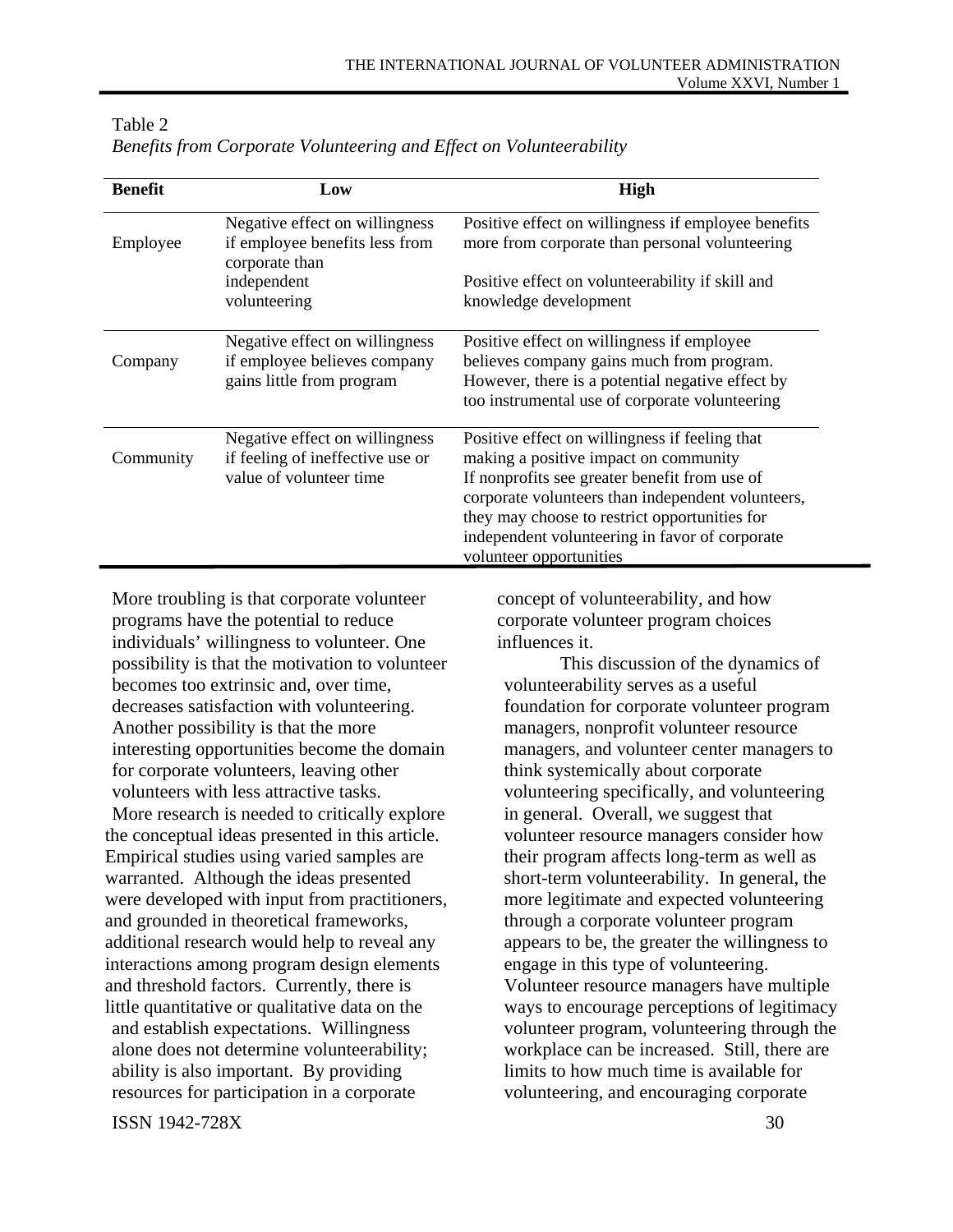volunteering, or volunteering with specific nonprofit hosts, may be detrimental to more independent volunteer efforts and to nonprofits that are not connected to corporate volunteer programs. Finally, corporate volunteer program managers and nonprofit host organizations must consider possible negative effects of offering too many incentives for participation in a corporate volunteer program, and overemphasizing the benefits to companies of these programs.

 Rigorous empirical studies are needed to offer guidance on the effects of specific levels of program commitment, restriction, encouragement, and benefits. However, we are confident that high and low levels of each will have differential effects on volunteerability. Volunteer resource managers should be aware of possible short-term and long-term effects, and monitor and adjust program elements to achieve desired results.

# **References**

- Austin, J. A. (1997). *Making business sense of community service*. Working paper, Social Enterprise Series 2. Cambridge, MA: Harvard Business School.
- Benjamin, E. J. (2001). A look inside corporate employee volunteer programs. *The Journal of Volunteer Administration*, *19*(2), 16-31.
- Brudney, J. L. (1999). The perils of practice: Reaching the summit. *Nonprofit Management and Leadership, 9*(4), 385-398.
- Burke, L., Logsdon, L., Mitchel, W., Reiner, M., & Vogel, D. (1986). Corporate community involvement in the San Francisco Bay area. *California*

*Management Review*, *28*(3), 122- 141.

- Gilder, D. de, Schuyt, T. N. M., & Breedijk, M. (2005). Effects of employee volunteering on the work force: The ABN-AMRO case. *Journal of Business Ethics*, *61*(2), 143-152.
- Lee, L. (2001). Employee volunteering: More than a good feeling. *Australian Journal of Volunteering*, *6*(1), 31-39.
- Meijs, L. C. P. M. (2001).

Werknemersvrijwilligerswerk en vrijwilligersorganisaties: niet altijd een makkelijke combinatie [Corporate volunteering and voluntary organizations: not always an easy combination] (pp. 10-12). In Samenleving en bedrijf (Ed.), *Samenleving & Bedrijf. Kwalitijd voor de samenleving [Business & Community: Quality for the community]*. Samenleving en Bedrijf, Utrecht.

- Meijs, L. C. P. M., & Kerkhof, M. (2001). Bedrijven als loyaliteitskader [Businesses as loyalty standard]. *Humanistiek*, *2*(8), 18-25.
- Meijs, L. C. P. M., & Van der Voort, J. M. (2004). Corporate volunteering: From charity to profit–non-profit partnerships. *Australian Journal on Volunteering*, (1), 21-32.
- Meijs, L. C. P. M., Ten Hoorn, E. M., & Brudney, J. L. (2006). Improving societal use of human resources: From employability to volunteerability. *Voluntary Action, 8*(2), 35-51*.*